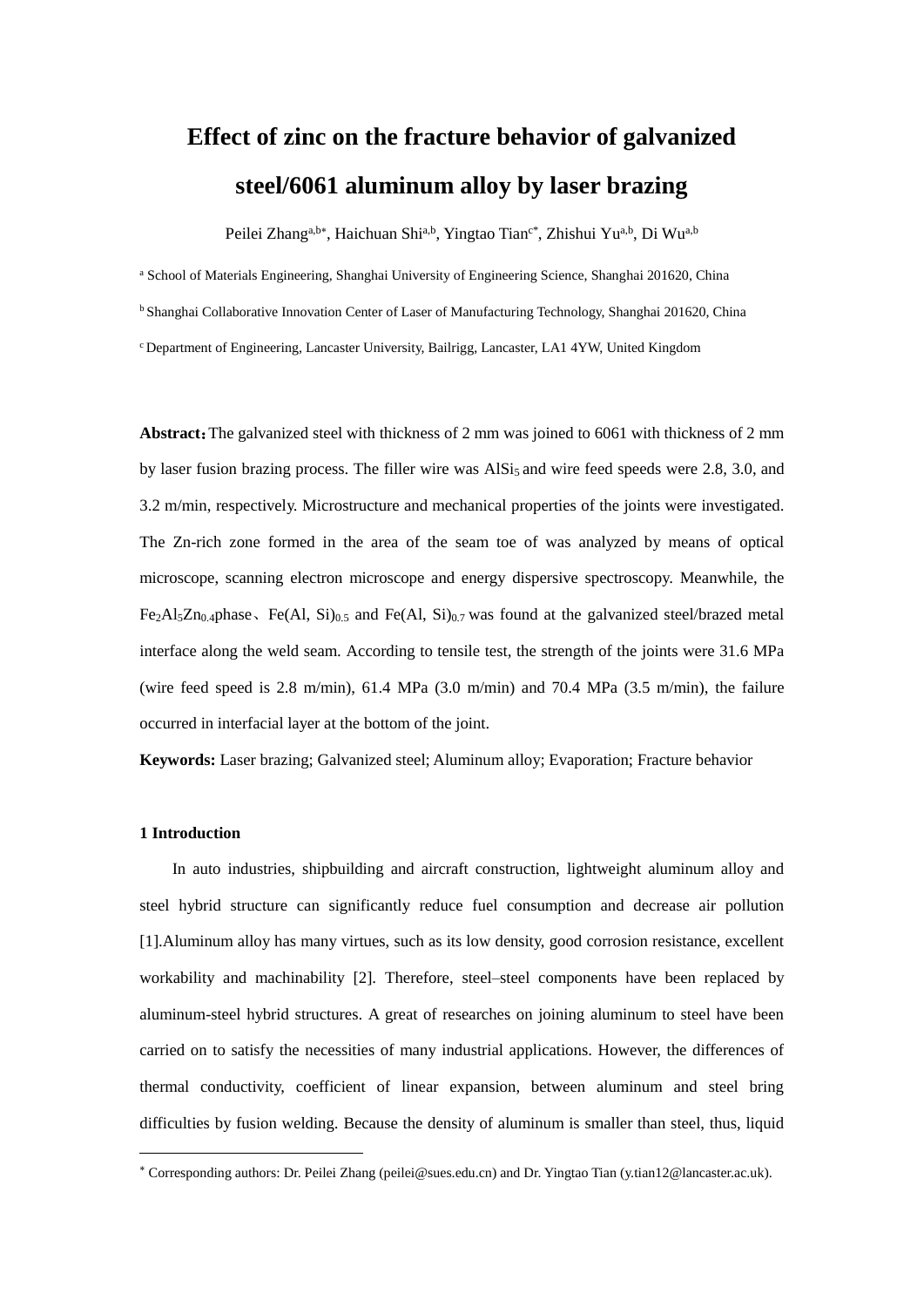aluminum can float on the surface of steel in fusion welding process which has difficulty in forming reliable joints [3]. In the fusion welding process, the main problems are the generation of pores, cracks, and thermal stresses which severely affect the properties of the welded joints. If the welding process under the improper protection, aluminum is easy to be oxidized which lead to generate Al2O<sup>3</sup> with high melting point which lead to slag in weld, incomplete fusion and other defects [4]. Many approaches have been made to join aluminum to steel in recent years [5]. Such as friction welding, explosion welding [6], resistance welding [7], and ultrasonic welding [8], have been taken, but these processes are suitable for certain weld joint types, so their application was limited.

Cold metal transfer (CMT) was also used to join aluminum to steel in recently [9–12]. But, because of its low heat input, CMT was available to join thin plates and the strength of the joints are limited. Recently, laser brazing has been explored as an innovative joining method to join sheets of dissimilar materials [13]. This method takes benefit of the variance in melting point of base materials. In case of Aluminum/steel dissimilar metal joining, laser beam melts the filler wire and aluminum sheet locally; the molten metal flows, spreads and wets the steel sheet forming a leak-proof brazed joint [14]. Laser weld-brazing offers industrially acceptable benefits such as high production rate, flexibility in operation and automation and hence, is a preferred process for dissimilar metal (aluminum-steel) joining [14]. Laser welding has many virtues, such as high welding speed, high energy density, small heat-affected zones, low distortion, and high levels of automation. In addition, laser welding can effectively control the growth of brittle Fe-Al intermetallic compounds, offers great potential for further development [15]. P. Peyre et al. [16] used laser-induced reactive wetting to join an aluminum alloy to steel and found there were pores by zinc vaporization in the fusion zone and presence of cracks due to Zn local segregation. It was also found that the formation of low melting point Al–Zn compounds at inter-dendritic spaces increase cracking susceptibility inside aluminum melt pool. Laser fusion-brazing with filler metal was used to join aluminum to steel.

Laser fusion-brazing combines the advantages of fusion welding and brazing by utilizing fusion welding on the aluminum side and brazing on the steel side [17]. Because the filler and aluminum were melted but steel was not leading to low heat input that could effectively decrease the formation of intermetallic phases and reduce the thermal stress in the joint [18]. M. Gatzen et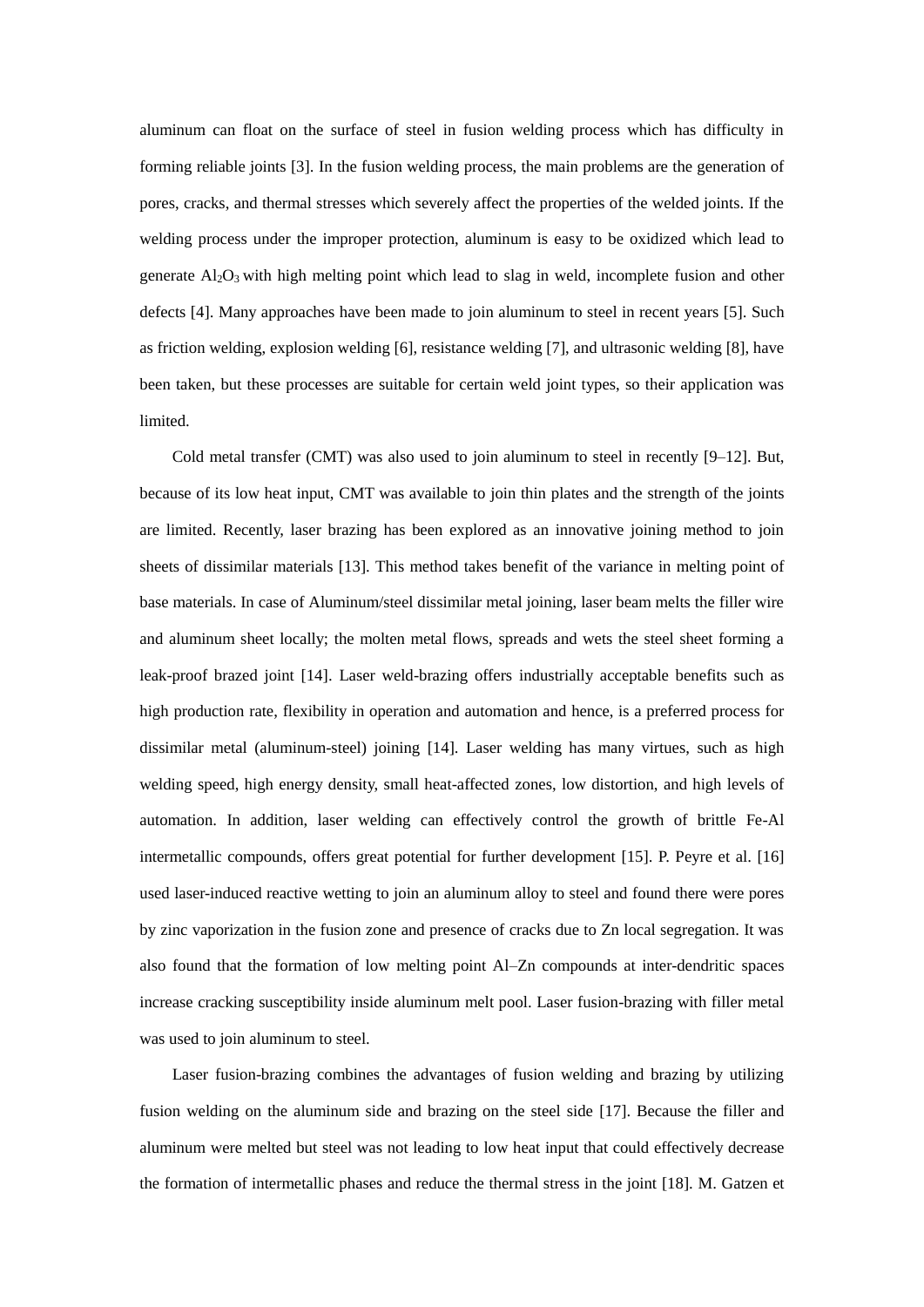al. [19]used laser brazing and welding and found that thin zinc layers can have an effect on the heat transfer during bead-on-plate brazing could be a significant transfer of latent heat to melt and evaporate the zinc-coating. Thicker coatings could therefore result in higher amounts of evaporating zinc, which in turn result in quicker removal of heat from the aluminum melt. A great amount of laser fusion welding results show that the zinc coating layer can act as flux to enhance wetting behavior and increase the joint strength [20]. In the laser welding–brazing of dissimilar metals, the weld formation, IMC (intermetallic compound) component and IMC morphology had great influence on the final mechanical properties [21]. Yuan et al. [22] proposed that smaller wetting ratio (the ratio between wetting length and angle) and newly formed porosity would reduce the bonding strength of the laser welded–brazed Al/steel joint. However, the approach on the fracture behavior of zinc-rich zone in aluminum with galvanized steel by laser fusion-brazing is not enough to understand.

The purpose of this study is to analyze the fracture behavior of zinc-rich zone in joint of the 6061 aluminum and zinc coated steel. The laser fusion brazing experiments with the AlSi5 filler, the laser welding of aluminum to non-galvanized steel and laser welding of aluminum to galvanized steel are performed carefully.

## **2 Experimental procedures 2.1 Materials and filler metals**

Materials used are 6061 aluminum alloy (T6) and galvanized steel plates of 2.0mm thickness. The thickness of Zn coating on the steel is 30 μm. The filler metal is AlSi5 with a diameter of 1.2 mm. The chemical compositions of base materials and filler metals are shown in Table 1.

#### **2.2 Laser welding-brazing process**

The laser source is a fiber laser machine of IPG5000. The diameter of fiber of laser is 200 μm and the diameter of laser beam spot on the plate is 0.4 mm. The KUKA robot was used to grasp the laser head. Though the welding torch to feed the wire, the laser beam vertically transmitted on the wire and the work piece surface which can be seen in Fig. 1 and Fig. 2. All plates were cut into the size of 150 mm  $\times$  50 mm  $\times$  2 mm, the surface was cleaned by abrasive paper and acetone before brazing. A laser fusion-brazing was used and the welding parameters were selected as 3000W with the defocusing amount was - 2 mm, the welding speed is 7 mm/s, the wire feeding speed is chosen as 2.8 m/min (sample A), 3.0 m/min (sample B) and 3.5 m/min (sample C)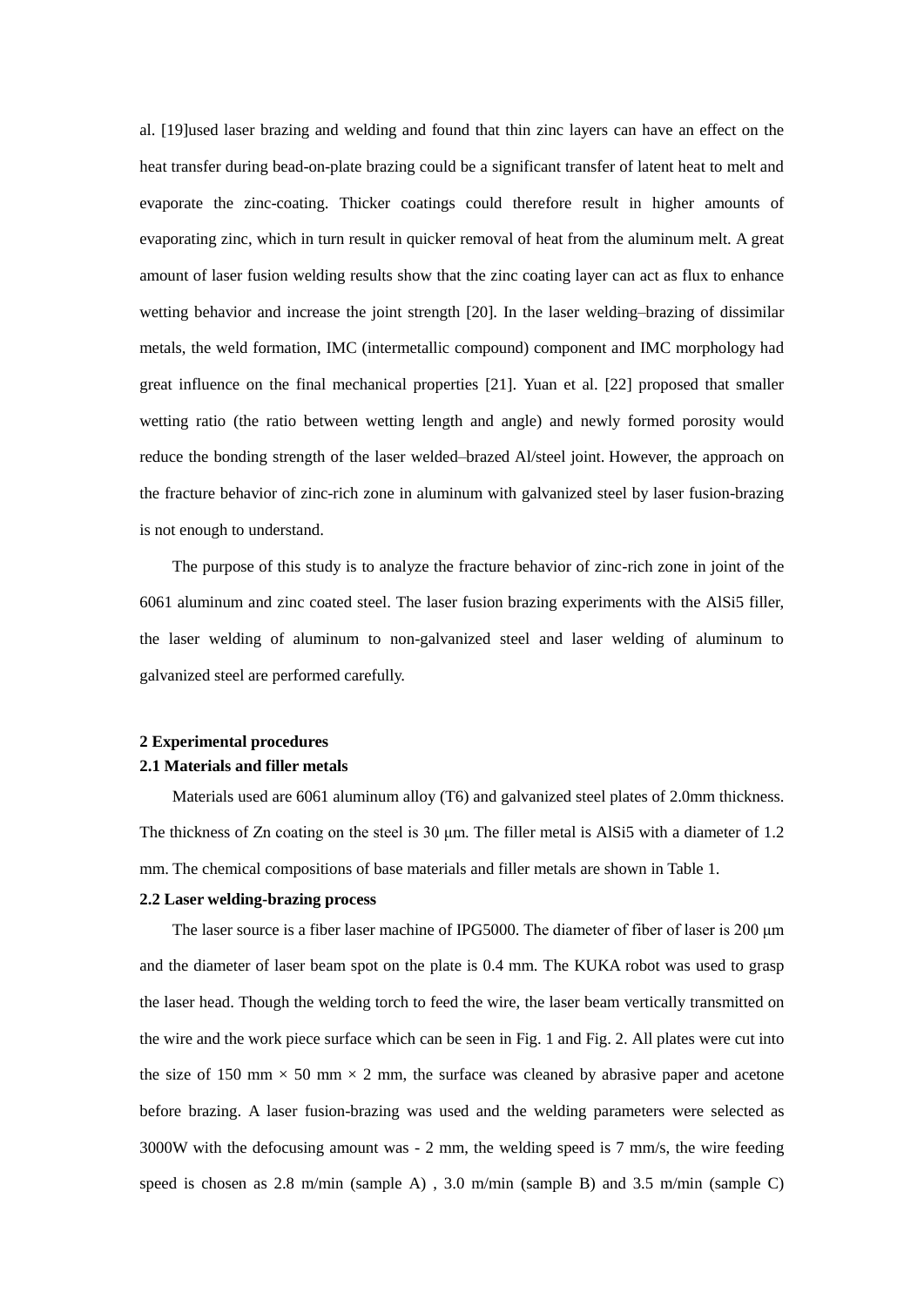separately.

## **2.3Analysis methods**

After welding, metallographic specimens of typical cross-section of the welds were cut and then the specimens were polished by metallographic sandpapers of 150, 400, 600, 800, 1000, 1200 SiC grades. The solution  $(4 \text{ mL HNO3} + 96 \text{ mL CH3CH2OH})$ ,  $(5 \text{ mL HF} + 95 \text{ mL H2O})$  were used to etch the aluminum side and galvanized steel side of the metallographic specimens to reveal the general microstructure of the joints. The metallographic specimens were observed by optical microscope (OM), scanning electron microscope (SEM) and energy dispersive spectroscopy (EDS). X-ray diffraction was used for phase analysis. The tensile specimens were cut from each weld to evaluate the mechanical property of the joints. The microhardness test was carried out with a load of 0.5 N and loading time of 10 s. In the tensile test, a load velocity of 2mm/min was employed.

## **3 Results and discussion**

## **3.1 Macrostructure and appearance of joints**

Fig.3 shows appearances of the joints between aluminum and galvanized steel sheets made by different wire feeding speeds. The surface of welding seam was not smooth and satiation. There are some sink and slag. The zinc vapor leads to the sink in the surface of the weld seam. Due to the melted metal which is close to the base metal of aluminum and galvanized steel solidified firstly, there were some oxides on the surface of the weld seam, therefore, a line can be seen on the surface of the seam when the solidification was finished. For sample A, there are a lot of sags on the surface of the welding seam. The volatilization of the galvanized layer makes the wetting performance of the liquid aluminum on steel worse. For sample B, the wire feeding speed is higher so that there are more filling metals in the welding seam.

Fig.4 shows a typical cross-section of the joints. Higher wire feeding speed (Sample B) resulted in the increase of the contact angle between the steel and the weld metal. Meanwhile, the weld height of sample B is higher than sample A. This is mainly because that the wire feeding speed of sample A is small so that there are more heat input on the base metals. In addition, a special white zone at the tip of the weld seam can be found (designated by white arrows in Fig.4).

## **3.2 Fusion zone**

The fusion zone is melted by filler metal and some aluminum alloy under the irradiation of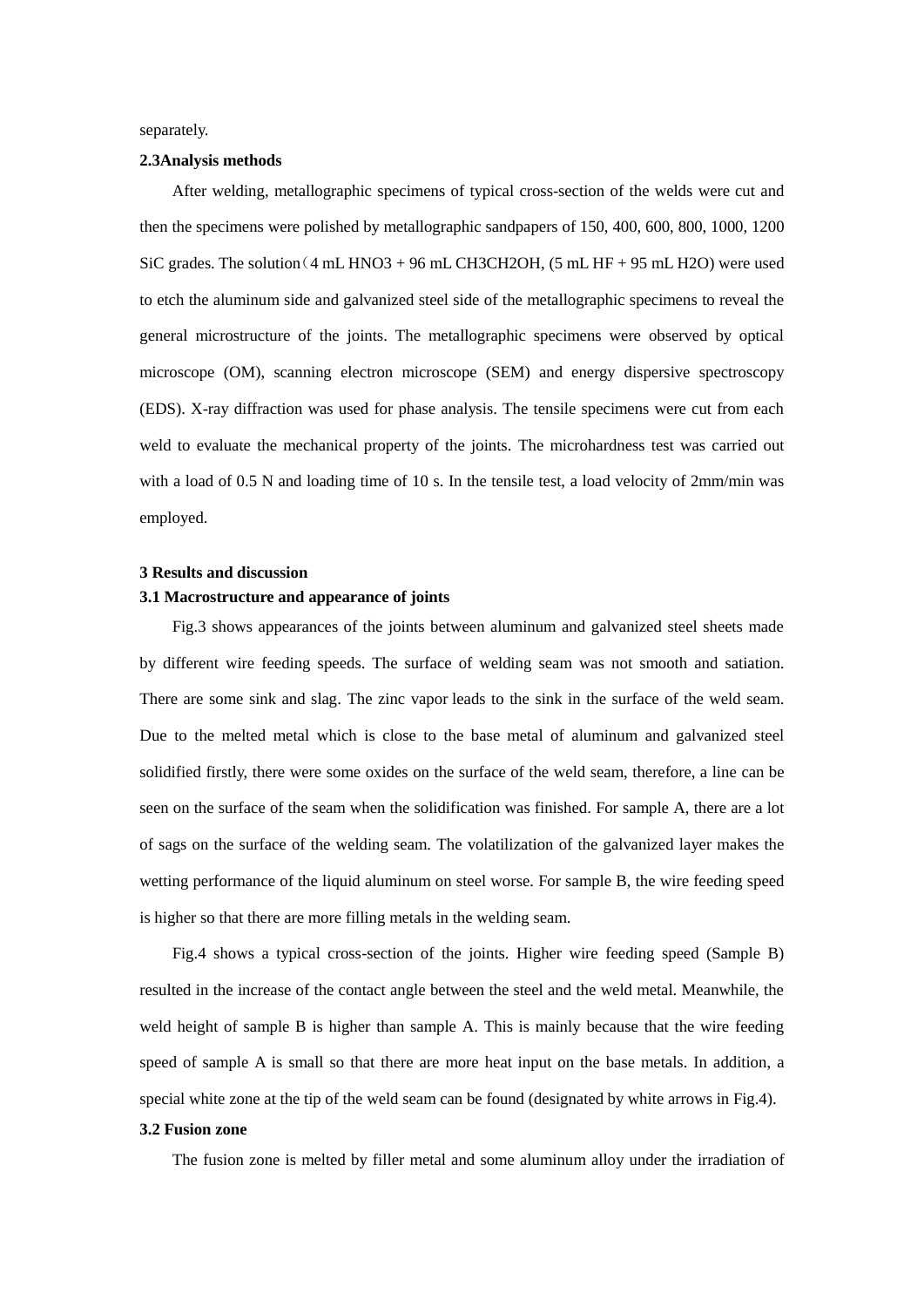laser beam. It can be known from Fig.5 (a) that the microstructure of the fusion zone is made up of gray celled crystals and black matter distributed along grain boundaries. For aluminum-silicon alloy, there are mainly some phases including  $\alpha$ -Al solid solution and aluminum-silicon eutectic alloy in the room temperature. As shown in Fig (b), the white net part is the  $\alpha$ -Al solid solution. The  $\alpha$ -Al solid solution is firstly formed during the process of cooling and solidification. When the temperature reaches 577 degrees, the Al-Si eutectic phases precipitated from the grain boundary of α-Al. This is mainly because that the solid solubility of zinc in aluminum is greater than that of silicon in aluminum. Al-Zn eutectic structures may precipitated on the grain boundaries of α-Al when temperature decreases to 381 ℃. Table 2 shows EDS analysis of different points in fusion zone. EDS analysis of the melted zone shows that the main components are Al and Si, and it can be judged that the microstructure of the melted zone is α-Al and the Al-Si eutectic structure.

#### **3.3 Intermetallic compound layer**

The zinc coating on the galvanized steel surface was seriously volatilized due to the laser irradiation. The interaction between laser and metals can be divided into three stages which can be seen in Fig. 6. Firstly, the molten aluminum was spread on the surface of the solid steel. Then the iron atoms dissolved in the molten aluminum. At last, the iron atoms which dissolved in the molten metals diffused to the aluminum. These stages have an important influence on the microstructure and properties of weld joints. The spread of liquid aluminum can effectively promote the dissolution and diffusion of iron atoms. The speed of forming intermetallic compound between aluminum and steel is fast. Diffusion process is dominated by reaction diffusion. The diffused atoms of Al and steel react with each other and form the FeAl supersaturated solid solution because that the diffusion coefficient of aluminum in the grain boundaries is much larger than that of other parts. When the components of supersaturated solid solution reach a certain degree, the Fe<sub>2</sub>Al<sub>5</sub> phase nuclei formed firstly. The crystal structure of the Fe<sub>2</sub>Al<sub>5</sub> phase is a trapezoid type, and there are more atomic vacancies along the C axis. As the diffusion process continued, the dense FeAl<sup>3</sup> phase formed sequently. It shows that there is still a need to clarify the morphology and the growth kinetics of the intermetallic phases that form when Fe is in contact with liquid Al, both experimentally and theoretically [23]. The addition of Si to Al, which is known to decelerate reaction layer growth in interdiffusion experiments with Al melts, was found to accelerate the reaction layer growth in solid/semi-solid interdiffusion experiments [24]. So the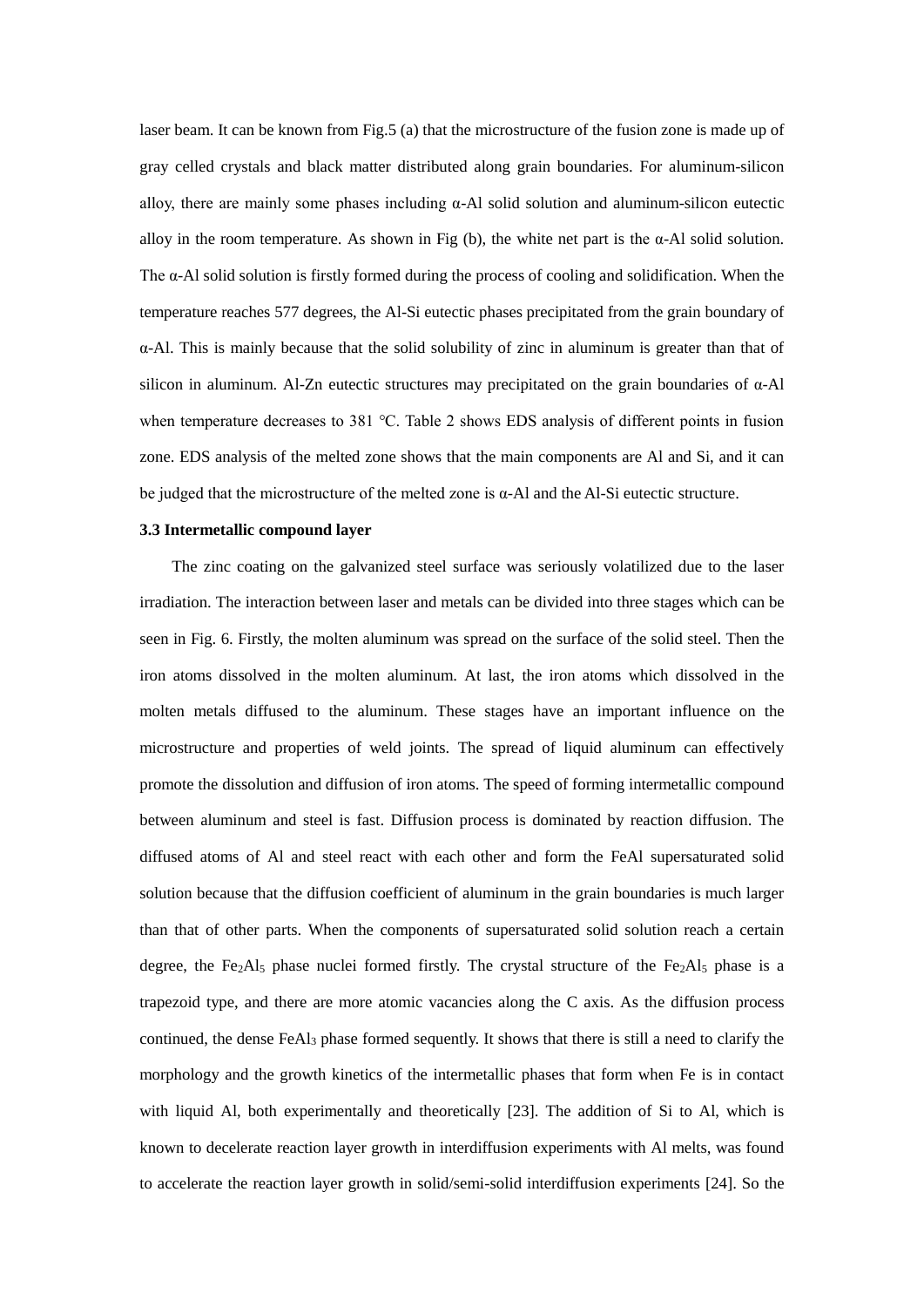amount of Si can be used to control the thickness of IMC layer [25].

The Al atoms in the weld seam are interacted with the Fe atoms in the galvanized steel of the base material to form Fe-Al intermetallic compounds. It can be found that an intermetallic compound layer formed in the interface of brazing aluminum alloy and galvanized steel shown in Fig. 7. It is uneven near the aluminum side, indicating that the intermediate material grows on the edge of aluminum. The thickness of the intermetallic compound layer changes not only with the location but also with the varying wire feed speed. The thickness of the intermetallic metallic compounds (IMCs) in the center is greater than that on the edge of the seam. The Sample A, the maximum thickness of the IMC is about  $2 - 4 \mu m$ , it is  $8 - 10 \mu m$  for Sample B and it is  $8 - 12 \mu m$ for sample C. The IMC formed at the interface between galvanized steel and brazed metal exhibits different shapes, the side near the steel appears smoother, and the side near the aluminum appears irregular and rough. It can be seen that two different phases are formed at the interface.

Fig. 8 represents the SEM image of IMC layer of welds and chemical composition obtained by AlSi<sub>5</sub> filler wire with wire feed speed 3.0 m/min. In the central zone of weld, there were almost no zinc elements due to the evaporation in the process of welding. Many approaches indicated that the compounds of IMC were Fe<sub>2</sub>Al<sub>5</sub> and FeAl<sub>3</sub>. Fig. 9 shows the X-ray diffraction pattern of the reaction layer shows. Fe<sub>2</sub>Al<sub>5</sub>Zn<sub>0.4</sub> phase、Fe<sub>3</sub>(Al,Si)<sub>0.5</sub> phase、Fe<sub>3</sub>(Al,Si)<sub>0.7</sub> phase were formed at the interface of galvanized steel and brazed metal interface.  $Fe<sub>2</sub>Al<sub>5</sub>Zn<sub>0.4</sub>$  phase was formed at the interface of steel and brazed metal which could be explained that Fe atoms were substituted by Zn atoms in the liquid aluminum in the formation of the IMCs. Due to the influence of unmelted iron, the slow diffusion speed of aluminum and iron atoms through the interface restricts the growth of intermetallic compounds. Distance of diffusion of Al and Fe atoms in the IMCs and growth time of IMCs can be expressed by [26] as follows:

$$
x = \sqrt{Dt} \tag{1}
$$

Where  $\chi$  ( $\mu$ m) is the thickness of IMC layer, *D* ( $\mu$ m<sup>2</sup>s<sup>-1</sup>) is the growth rate and *t* (s) is the growth time. The growth rate constant is related to temperature and can be expressed by Arrhenius relation. It can be concluded that the larger the thickness of intermetallic compound, the higher brazing temperature and longer brazing time are required.

#### **3.4 Zn –rich zone at weld tip**

At the beginning of welding, the zinc coating was melted by liquid aluminum because the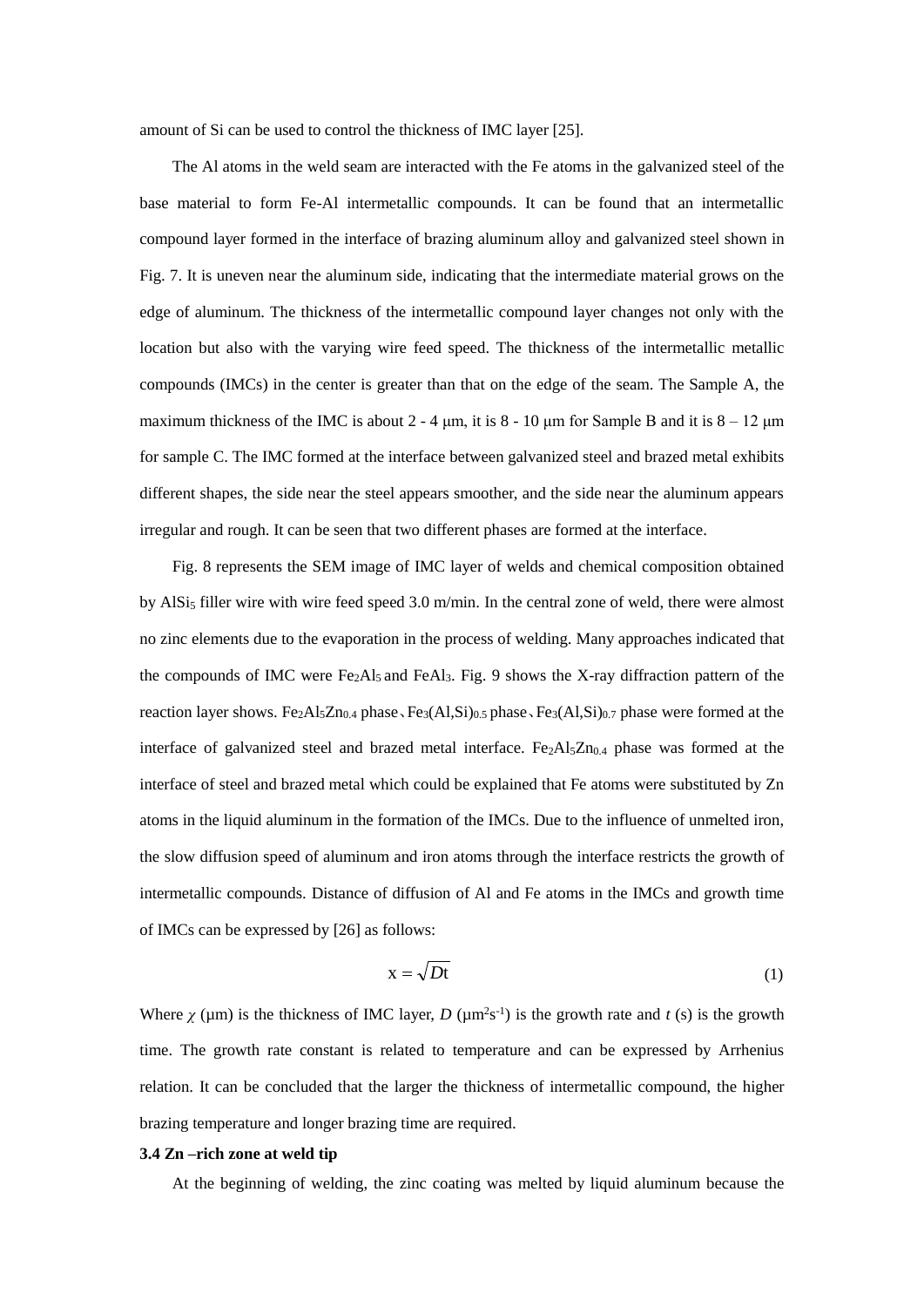melting point of aluminum is higher than that of zinc. Then, a part of liquid zinc atoms are dissolved in the molten aluminum to form an Al-Zn liquid solution; other zinc atoms are pushed to the tip area of weld seam which leads to accumulate of zinc element and form the Zn-rich zone. Because the melting point of zinc is lower than aluminum, once the Zn gets into contact with the cold steel sheet, it rapidly solidified. Therefore, the concentration of zinc decreases sequentially in the direction of steel-brazing material and aluminum-brazing material. Fig. 10 shows the different morphology of the zinc-rich zone at different wire feed speeds. The presence of zinc not only reduces the surface tension of the molten solder, but also releases the mixing energy in the molten zone and promotes the spreading of the solder on the steel surface.

Higher wire feed speed may have a negative impact on wettability, because too fast wire feed speed will cause a large amount of zinc to evaporate, thereby reducing the wettability of the solder on the steel plate [27]. It should be noted that changes in the wire feed rate will cause changes in the heat input generated by laser brazing. The zinc coating on steel has different evaporation behavior at different wire feed speeds (the boiling point of zinc is about 907 °C). Figure 10 shows the two wire feed rates and the different wetting angles for the two morphologies in the zinc-rich region because the cooling rate is different at different locations of the joint. The tissue morphology of the zinc-rich region of sample A (Figure 10c) is a cell dendritic structure, and the tissue morphology of the zinc-rich region of sample B is also a cell dendritic structure, but it is solidified into different microstructures due to different cooling rates. The structure is smaller. In the area with low Zn content, Zn appears at the grain boundaries of Al, and holes can be seen in Fig. 11 (a). The reason for these holes may be due to the escape of inert gas from the solder during the melting process.

Figure 11 shows the microstructure and element distribution of the zinc-rich zone at the weld toe of the joint analyzed by EPMA. The results show that the distribution of elements in the zinc-rich zone at the welding toe is Al, Si, Zn. The element at the edge of the welding toe is mainly zinc. In the entire area of the zinc-rich zone, iron is much less than other elements, because the heat input at the welding toe is lower than the heat input at the middle of the fusion zone. The Fe element is difficult to diffuse from the center of the weld to the toe. Figure 12 shows that there is also a zinc concentration at the middle junction of the weld. It can be known that this position between aluminum and steel is also a stress concentration area. The gap between the steel plate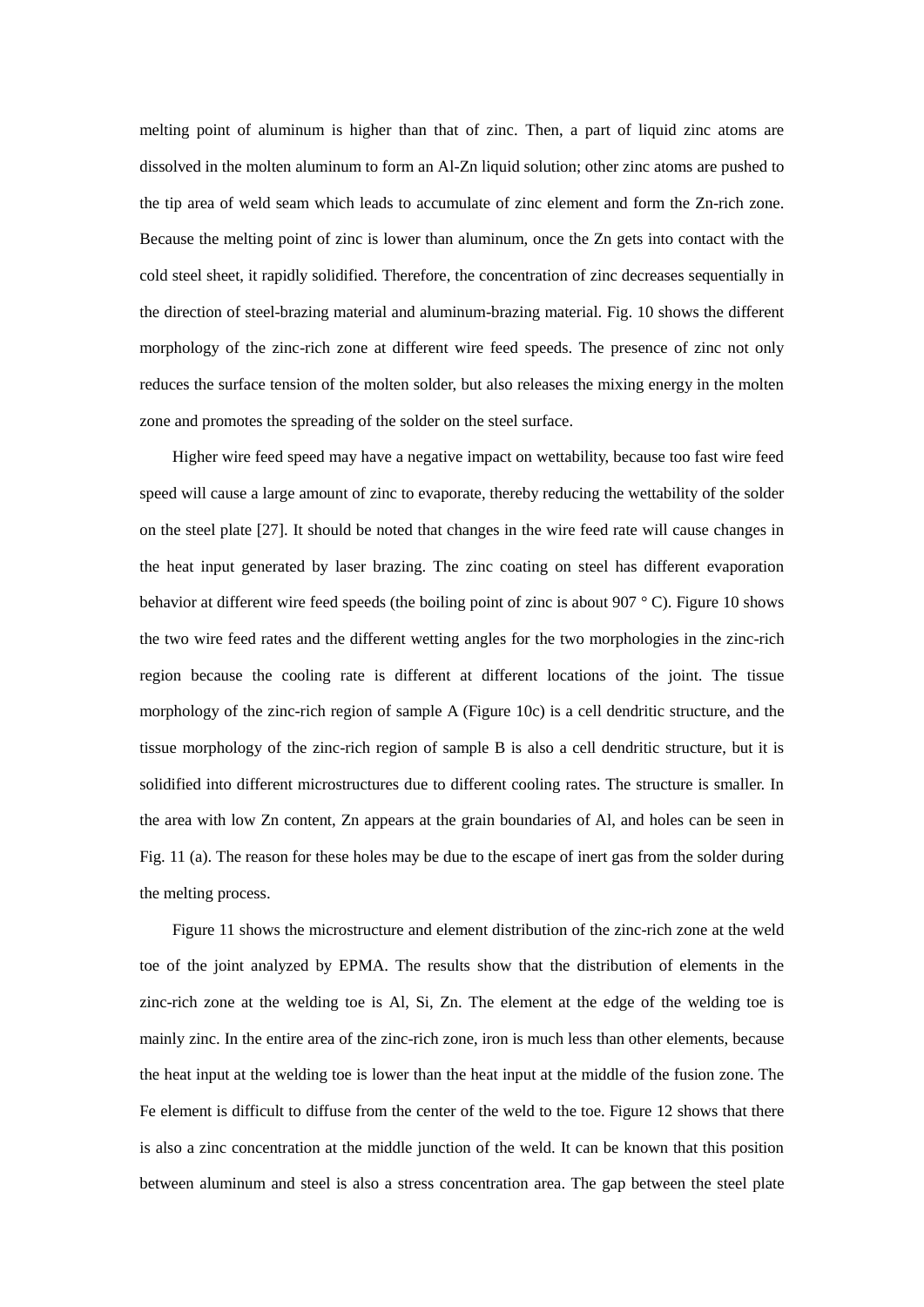and the aluminum plate is the main cause of stress concentration, and molten zinc is also easily concentrated in this area.

# **3.5 Mechanical properties 3.5.1 Hardness measurements**

The microhardness of the welded joint section is shown in Figure 13. Figure 13 shows that the hardness of the interface between the filler metal and steel is higher than the hardness of the interface between the filler metal and aluminum alloy. The existence of the IMC layer causes this phenomenon. The hardness of the IMC layer can reach 425HV, which is much higher than 70HV in the weld zone and 110HV in steel.

#### **3.5.2 Tensile test result**

Figure 14 shows a schematic diagram of the crack propagation path and final fracture in the laser brazed joint under tensile load. The result of the tensile test is that, when the wire feed rate is 2.8 m / min (Simple A), the tensile strength of the welded joint is 31.6 MPa, the strength is 61.4 MPa with the wire feed speed 3.0 m / min and 70.4 MPa with 3.5 m/min. As shown in the figure, although the wire feed rate is different, the fracture occurs in the IMC layer at the bottom of the joint. The break mode of the joint has nothing to do with the wire feed speed. The accumulation of zinc at the location of stress concentration causes this region to fail easily in tensile tests [28], which is brittle fracture. In addition, the steel surface may not be cleaned well because grease dirt will reduce the wettability of the molten filler. The tensile strength of the IMC layer is lower than the heat affected zone of the aluminum alloy and the weld. The results show that even if the thickness of the IMC is less than 10 μm, brittle fracture occurs in the welded joint. In summary, the tensile strength of the lap joint is affected by the distribution of the IMC layer and the zinc element. The evaporation of zinc will affect the wettability of the solder to the steel, thereby making the welding process unstable. In addition, due to the high hardness and brittleness of the Fe-Al intermetallic compound, there are microcracks in the intermediate interface layer of the welded joint.

#### **4 Conclusions**

In this paper, the effect of zinc on the fracture behavior of joints under different wire feeding speeds in laser brazing of 6061 aluminum alloy and galvanized steel is studied in detail. The conclusions obtained are as follows:

1. The presence of zinc not only reduces the surface tension of the molten solder, but also releases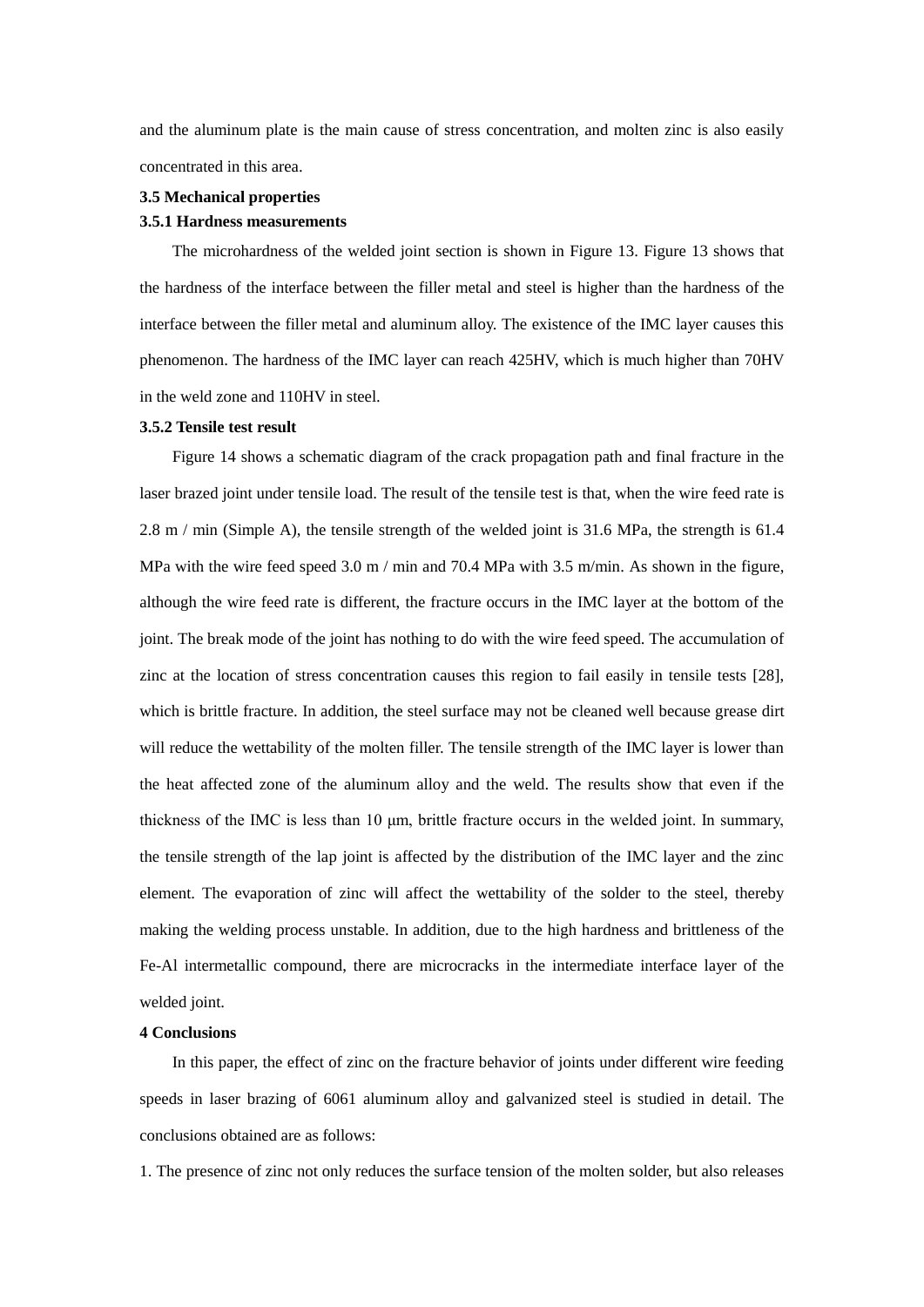the mixing energy in the molten zone and promotes the spreading of the solder on the steel surface. When the wire feeding speed is higher, the structure at the tip of the brazing layer is smaller, which is caused by the accelerated volatilization of zinc.

2. At the interface of galvanized steel and brazing metal,  $Fe_2Al_5Zn_{0.4}$  phase,  $Fe_3$  (Al, Si)  $_0$  5 phase and  $Fe<sub>3</sub>(Al, Si)<sub>0.7</sub> phase were formed.$ 

3. The tensile strength of the welded joint is 31.6 MPa, 61.4 MPa and 70.4 MPa with the wire feed speed 2.8 m/min, 3.0 m / min and 3.5 m/min, respectively. Even if the thickness of the IMC is less than 10 μm, brittle fracture still occurs in the welded joint.

## **Acknowledgements**

This research was supported by Natural Science Foundation of China (51805316, 51905333), Shanghai Sailing Program (19YF1418100), Shanghai Science and Technology Committee Innovation Grant (17JC1400600, 17JC1400601, 19511106400, 19511106402), Karamay Science and Technology Major Project (2018ZD002B), Aid for Xinjiang Science and Technology Project (2019E0235), Shanghai Local Colleges and Universities Capacity Building Special Plan Project (19030501300).

#### **References**

- 1. Haraga K (2000) Strength properties of aluminium/aluminium and aluminium/steel joints for light weighting of automotive body. Weld World 44:23–27
- 2. Li R, Wang M, Li Z, et al (2020) Developing a high-strength Al-Mg-Si-Sc-Zr alloy for selective laser melting: crack-inhibiting and multiple strengthening mechanisms. Acta Mater. https://doi.org/https://doi.org/10.1016/j.actamat.2020.03.060
- 3. Cheng J, Sun B, Ge Y, et al (2020) Effect of B/Si ratio on structure and properties of high-entropy glassy Fe25Co25Ni25(BxSi1-x)25 coating prepared by laser cladding. Surf Coatings Technol 402:126320. https://doi.org/https://doi.org/10.1016/j.surfcoat.2020.126320
- 4. Dong H, Yang L, Dong C, Kou S (2010) Arc joining of aluminum alloy to stainless steel with flux-cored Zn-based filler metal. Mater Sci Eng A 527:7151–7154. https://doi.org/10.1016/j.msea.2010.07.092
- 5. Habibnia M, Shakeri M, Nourouzi S, Givi MKB (2014) Microstructural and mechanical properties of friction stir welded 5050 Al alloy and 304 stainless steel plates. Int J Adv Manuf Technol 76:819–829. https://doi.org/10.1007/s00170-014-6306-5
- 6. Tricarico L, Spina R (2010) Experimental investigation of laser beam welding of explosion-welded steel/aluminum structural transition joints. Mater Des 31:1981–1992. https://doi.org/10.1016/j.matdes.2009.10.032
- 7. Zhang W, Sun D, Han L, Liu D (2014) Interfacial microstructure and mechanical property of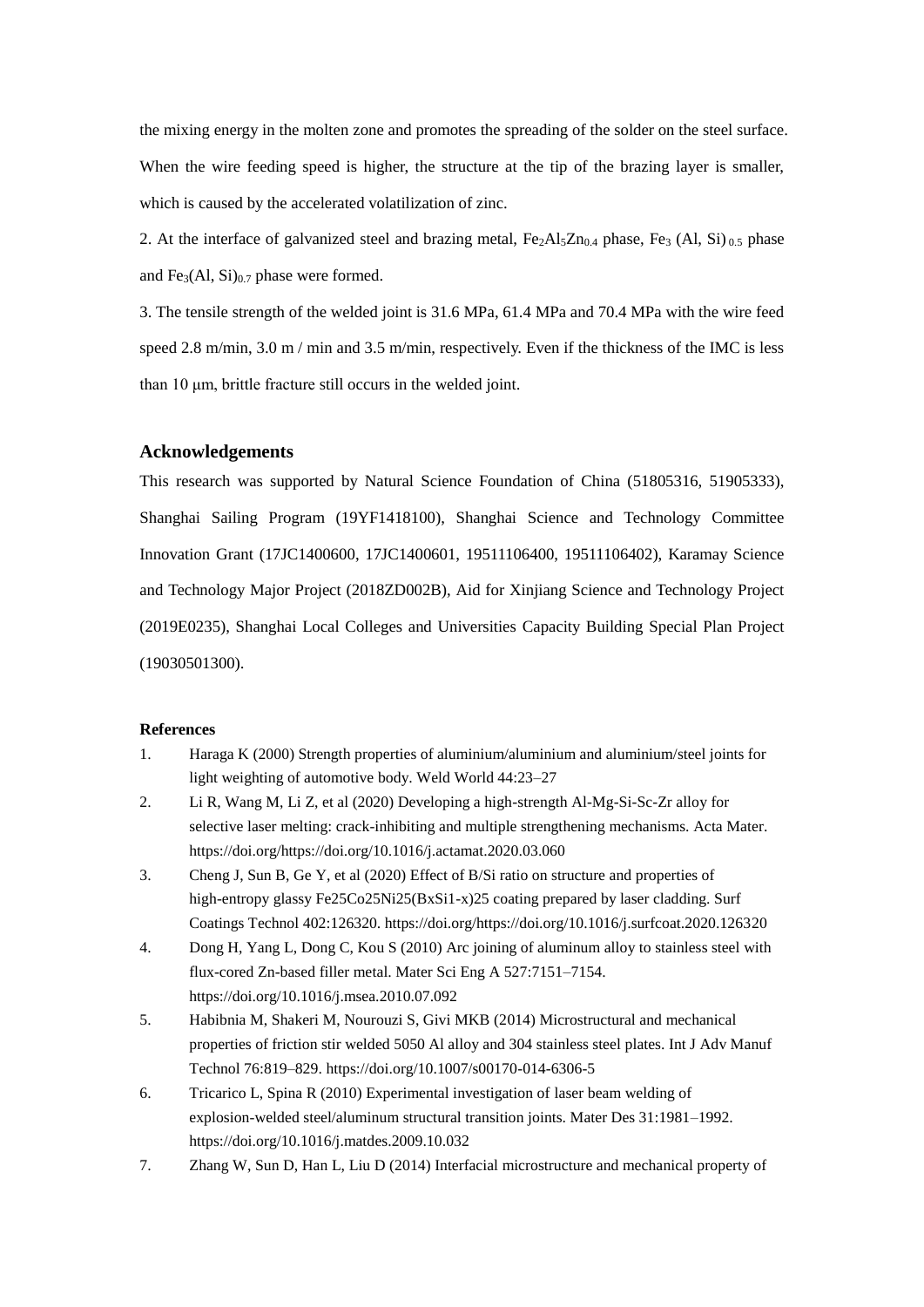resistance spot welded joint of high strength steel and aluminium alloy with 4047 AlSi12 interlayer. Mater Des 57:186–194. https://doi.org/10.1016/j.matdes.2013.12.045

- 8. Haddadi F, Abu-Farha F (2015) Microstructural and mechanical performance of aluminium to steel high power ultrasonic spot welding. J Mater Process Technol 225:262–274. https://doi.org/10.1016/j.jmatprotec.2015.06.019
- 9. Cao R, Sun JH, Chen JH, Wang PC (2014) Cold metal transfer joining of aluminum AA6061-T6-to-galvanized boron steel. J Manuf Sci Eng Trans ASME 136:. https://doi.org/10.1115/1.4028012
- 10. Zhang P, Li G, Yan H, Tian Y (2020) Effect of positive/negative electrode ratio on cold metal transfer welding of 6061 aluminum alloy. Int J Adv Manuf Technol 106:1453–1464. https://doi.org/10.1007/s00170-019-04705-y
- 11. Peilei Z, Siyuan G, Zhengjun L, Zhishui Y (2019) Study on the hybrid laser-arc welding of 3 mm thick high-strength steel with high speed. Mater Res Express 6:. https://doi.org/10.1088/2053-1591/aaef4e
- 12. Zhang P, Li M, Yan H, et al (2019) Microstructure evolution of Ni-Mo-Fe-Si quaternary metal silicide alloy composite coatings by laser cladding on pure Ni. J Alloys Compd 785:984–1000. https://doi.org/10.1016/j.jallcom.2019.01.191
- 13. Ma K, Yu Z, Zhang P, et al (2014) Study of influence of wire feeding speed on properties of laser brazing joint of zinc-coated steel. Zhongguo Jiguang/Chinese J Lasers 41:. https://doi.org/10.3788/CJL201441.1003003
- 14. Narsimhachary D, Shariff SM, Padmanabham G, Basu A (2019) Influence of wire feed rate on mechanical and microstructure characteristics of aluminum to galvanized steel laser brazed joint. J Manuf Process 39:271–281. https://doi.org/10.1016/J.JMAPRO.2019.02.017
- 15. Gao M, Chen C, Mei S, et al (2014) Parameter optimization and mechanism of laser-arc hybrid welding of dissimilar Al alloy and stainless steel. Int J Adv Manuf Technol 74:199–208. https://doi.org/10.1007/s00170-014-5996-z
- 16. Peyre P, Sierra G, Deschaux-Beaume F, et al (2007) Generation of aluminium-steel joints with laser-induced reactive wetting. Mater Sci Eng A 444:327–338. https://doi.org/10.1016/j.msea.2006.09.111
- 17. Huang H, Zhang P, Yan H, et al (2021) Research on weld formation mechanism of laser-MIG arc hybrid welding with butt gap. Opt Laser Technol 133:106530. https://doi.org/10.1016/j.optlastec.2020.106530
- 18. Nie Y, Zhang P, Wu X, et al (2018) Rapid prototyping of 4043 Al-alloy parts by cold metal transfer. Sci Technol Weld Join 23:527–535. https://doi.org/10.1080/13621718.2018.1438236
- 19. Gatzen M, Radel T, Thomy C, Vollertsen F (2014) The role of zinc layer during wetting of aluminium on zinc-coated steel in laser brazing and welding. Phys Procedia 56:730–739. https://doi.org/10.1016/j.phpro.2014.08.080
- 20. Saida K, Ohnishi H, Nishimoto K (2010) Fluxless laser brazing of aluminium alloy to galvanized steel using a tandem beam - dissimilar laser brazing of aluminium alloy and steels. Weld Int 24:161–168. https://doi.org/10.1080/09507110902843065
- 21. Xia H, Tan C, Tian R, et al (2020) Influence of shielding gas on microstructure and mechanical properties of laser welded–brazed Al/steel lapped joint. J Manuf Process 54:347–358. https://doi.org/10.1016/J.JMAPRO.2020.03.030
- 22. Yuan R, Deng S, Cui H, et al (2019) Interface characterization and mechanical properties of